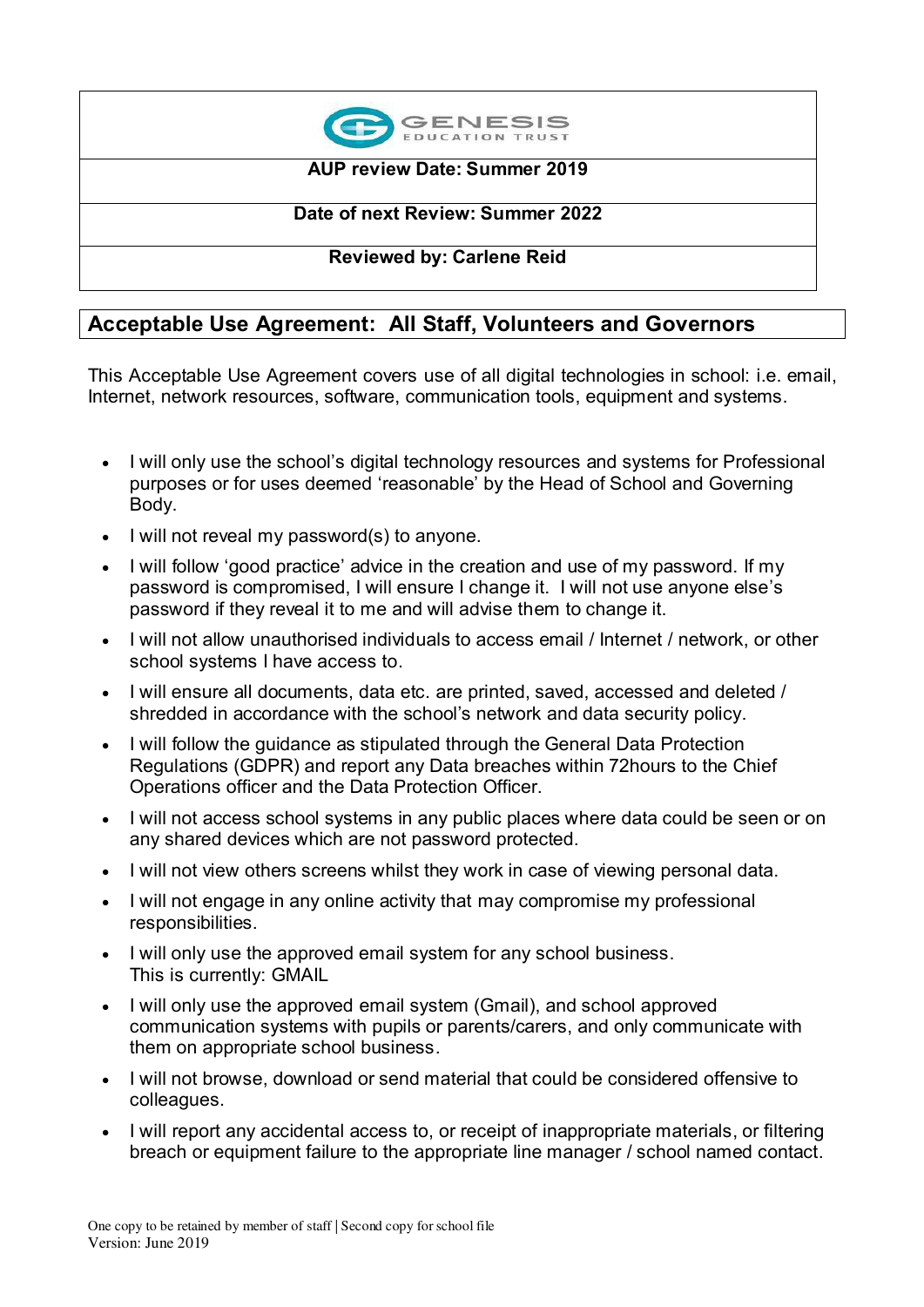- I will not download any software or resources from the Internet that can compromise the network or might allow me to bypass the filtering and security system or are not adequately licensed.
- I will check copyright and not publish or distribute any work including images, music and videos, that is protected by copyright without seeking the author's permission.
- I will not connect any device (including USB flash drive), to the network that does not have up-to-date anti-virus software, and I will keep any 'loaned' equipment up-todate, using the school's recommended anti-virus and other ICT 'defence' systems.
- I will not use personal digital cameras or camera phones or digital devices for taking, editing and transferring images or videos of pupils or staff and will not store any such images or videos at home.
- I will only use school approved equipment for any storage, editing or transfer of digital images / videos and ensure I only save photographs and videos of children and staff on the appropriate system or staff-only drive within school.
- I will follow the school's policy on use of mobile phones / devices at school
- I will ensure that any private social networking sites / blogs etc that I create or actively contribute to are not confused with my professional role.
- I will ensure, where used, I know how to use any social networking sites / tools securely, so as not to compromise my professional role.
- lagree and accept that any computer or laptop loaned to me by the school, is provided solely to support my professional responsibilities and that I will notify the school of any "significant personal use" as defined by HM Revenue & Customs.
- I will ensure any confidential data that I wish to transport from one location to another is protected by encryption and that I follow school data security protocols when using any such data at any location.
- I understand that data protection policy requires that any information seen by me with regard to staff or pupil information, held within the school's information management system, will be kept private and confidential, EXCEPT when it is deemed necessary that I am required by law to disclose such information to an appropriate authority.
- I will alert St Mary's/ St Saviour's/ St Margaret's child protection officer / appropriate senior member of staff if I feel the behaviour of any child may be a cause for concern.
- I understand that it is my duty to support a whole-school safeguarding approach and will report any IT usage (of other staff or pupils), which I believe may be inappropriate or concerning in any way, to the Head / a senior member of staff / Safeguarding Lead at the school.
- I understand that the levels of filtering in place by Gmail are set to ensure that children are safe from inappropriate, terrorist and extremist material when accessing the Internet at school, and will alert senior members of staff and the child protection officer if I feel any child may be exposed to such material intentionally or otherwise.
- I understand that all Internet and network traffic / usage can be logged and this information can be made available to the Head / Safeguarding Lead on their request.
- I understand that Internet encrypted content (via the https protocol), may be scanned for security and/or safeguarding purposes.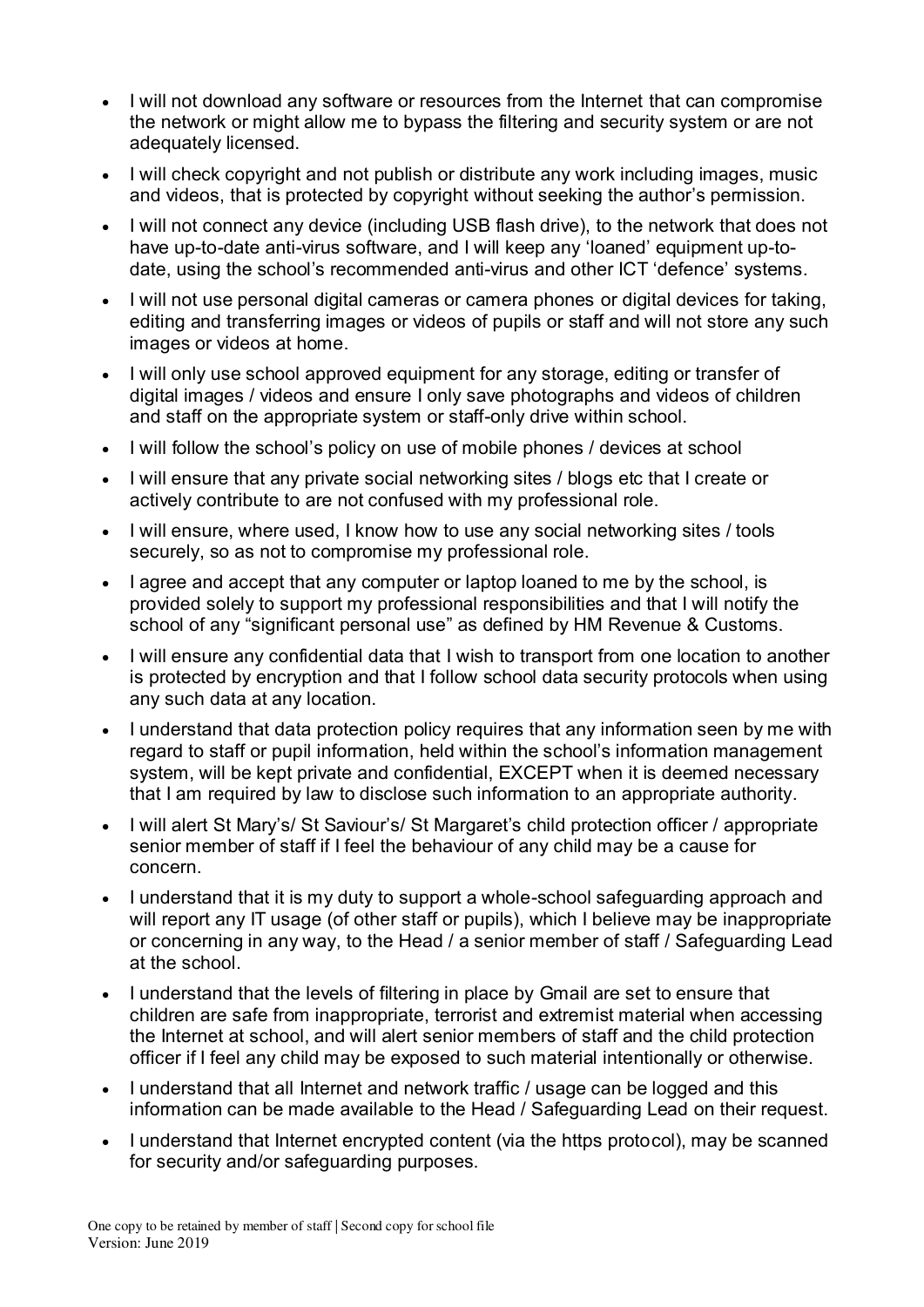*Staff that have a teaching role only*: I will embed the school's e-safety / digital literacy curriculum into my teaching.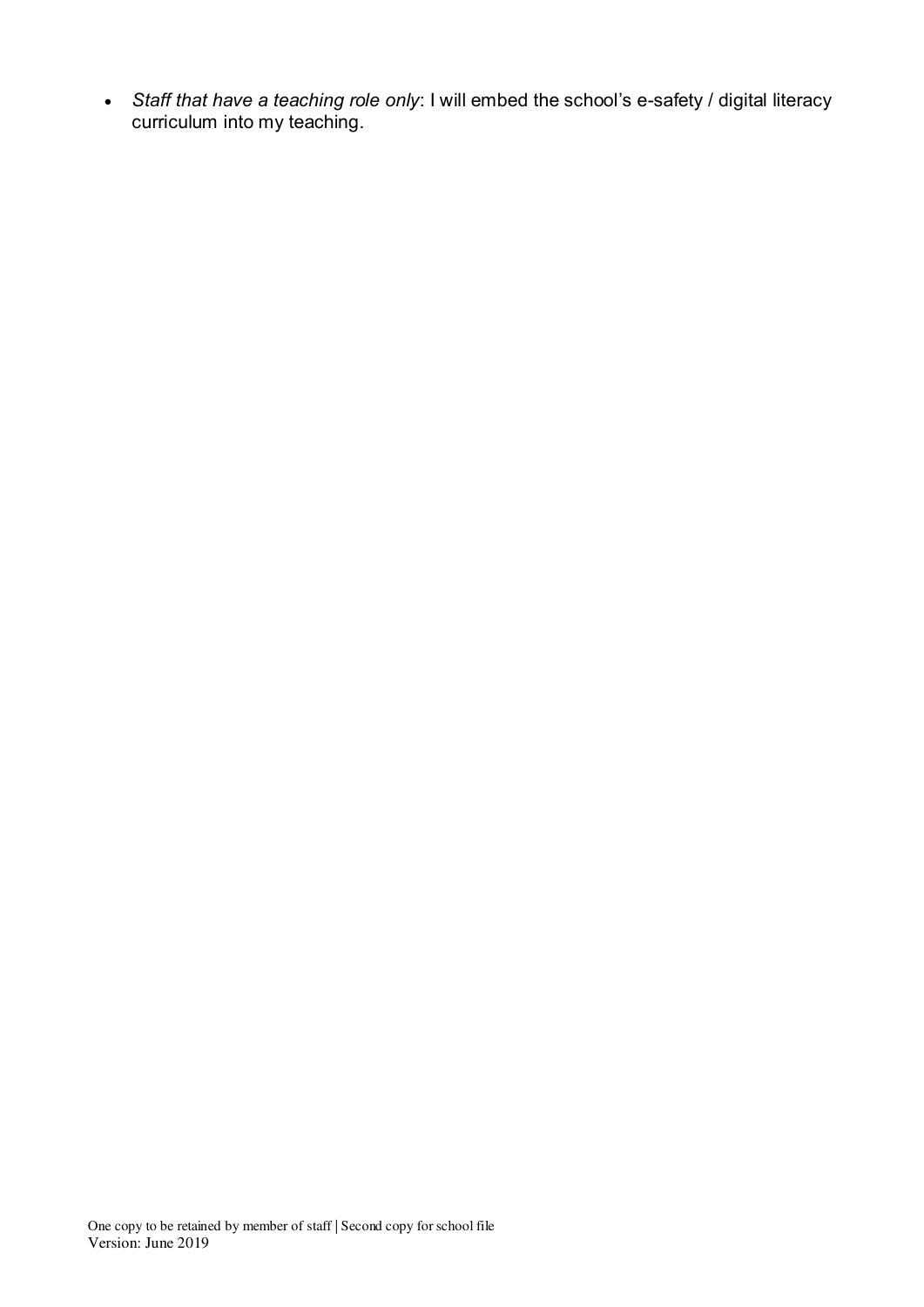# **Acceptable Use Policy (AUP): Agreement Form**

### **All Staff, Volunteers, Governors**

### **User Signature**

I agree to abide by all the points above.

I understand that I have a responsibility for my own and others e-safeguarding and I undertake to be a 'safe and responsible digital technologies user'.

I understand that it is my responsibility to ensure that I remain up-to-date and read and understand the school's most recent e-safety policies.

I understand that failure to comply with this agreement could lead to disciplinary action.

Signature ........................................ Date .......................................

Full Name ....................................................................... (printed)

Job title / Role ..............................................................................................

### **Authorised Signature (Executive Principal/Headteacher/ Deputy)**

I approve this user to be set-up on the school systems relevant to their role

Signature ......................................... Date .........................................

Full Name .......................................................... (printed)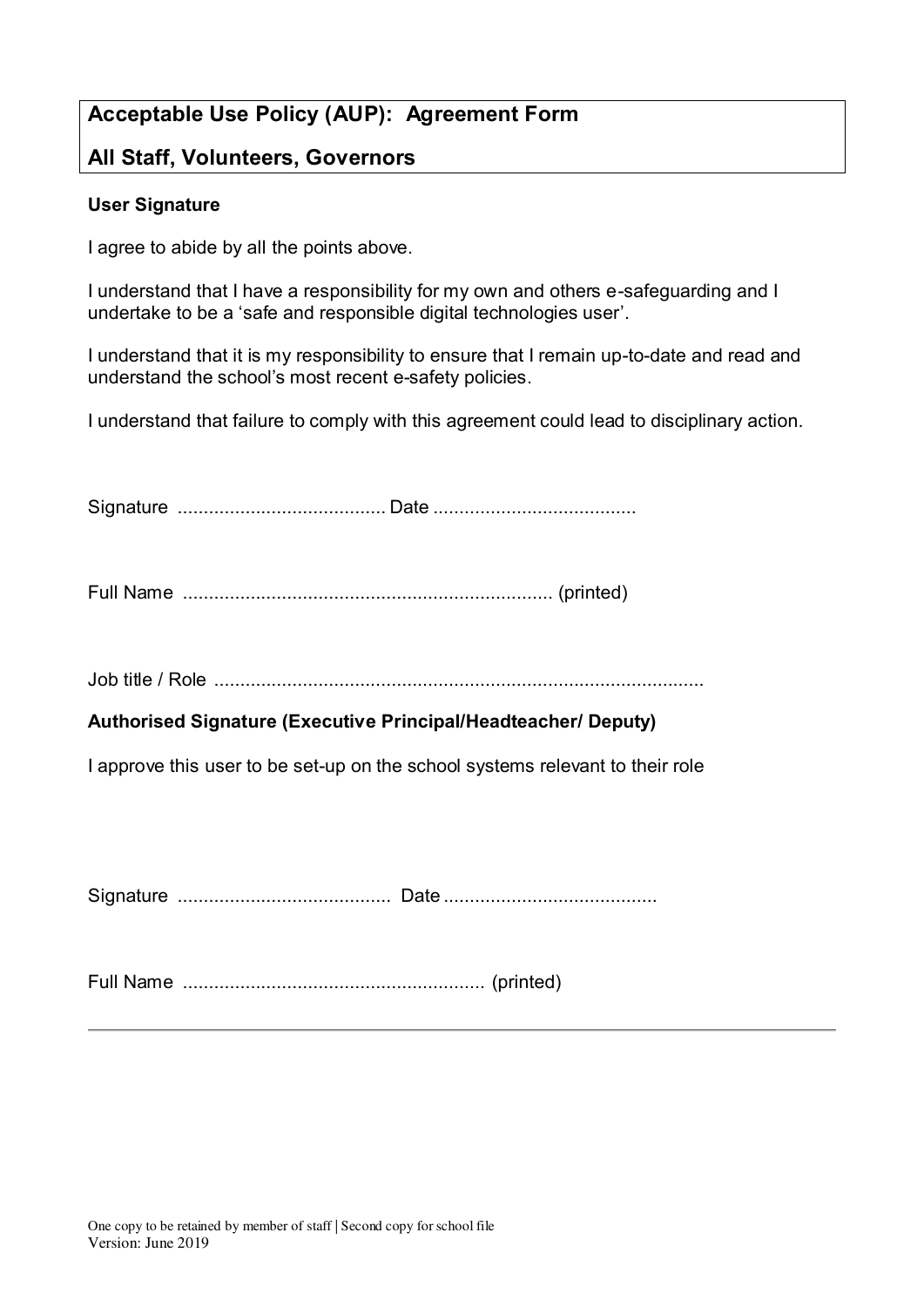# **The Genesis Education Trust E-safety guidance**

# **What do I do if ….**

### **An inappropriate website is accessed unintentionally in school by a teacher or child.**

- 1. Play the situation down; don't make it into a drama.
- 2. Report to the head of school /e- safety officer and decide whether to inform parents of any children who viewed the site.
- 3. Inform the school technicians and ensure the site is filtered

### **An inappropriate website is accessed intentionally by a child**

- 1. Refer to the acceptable use policy that was signed by the child, and apply agreed sanctions.
- 2. Notify the parents of the child.
- 3. Inform the head of school/ e-safety officer
- 4. Inform the school technicians and ensure the site is filtered if need be.

### **An inappropriate website is accessed intentionally by a staff member.**

- 1. Ensure all evidence is stored and logged
- 2. Refer to the acceptable use and staffing policy that was signed by the staff member, and apply disciplinary procedure.
- 3. Notify governing body.
- 4. Inform the school technicians and ensure the site is filtered if need be.
- 5. In an extreme case where the material is of an illegal nature:
	- a. Contact the local police and follow their advice.

### **An adult uses School IT equipment inappropriately.**

- 1. Ensure you have a colleague with you, do not view the misuse alone.
- 2. Report the misuse immediately to the head of school and ensure that there is no further access to the device. Record all actions taken.
- 3. If the material is offensive but not illegal, the head of school should then:
	- Remove the device to a secure place.
	- Instigate an audit of all ICT equipment by the schools ICT managed service providers or technical teams to ensure there is no risk of pupils accessing inappropriate materials in the school.
	- **If Identify the precise details of the material.**
	- **Take appropriate disciplinary action (undertaken by Headteacher).**
	- **Inform governors of the incident.**
- 4. In an extreme case where the material is of an illegal nature:
	- Contact the local police and follow their advice.
	- **If requested to remove the device to a secure place and document what** you have done.

All of the above incidences must be reported immediately to the head of school and e-safety officer.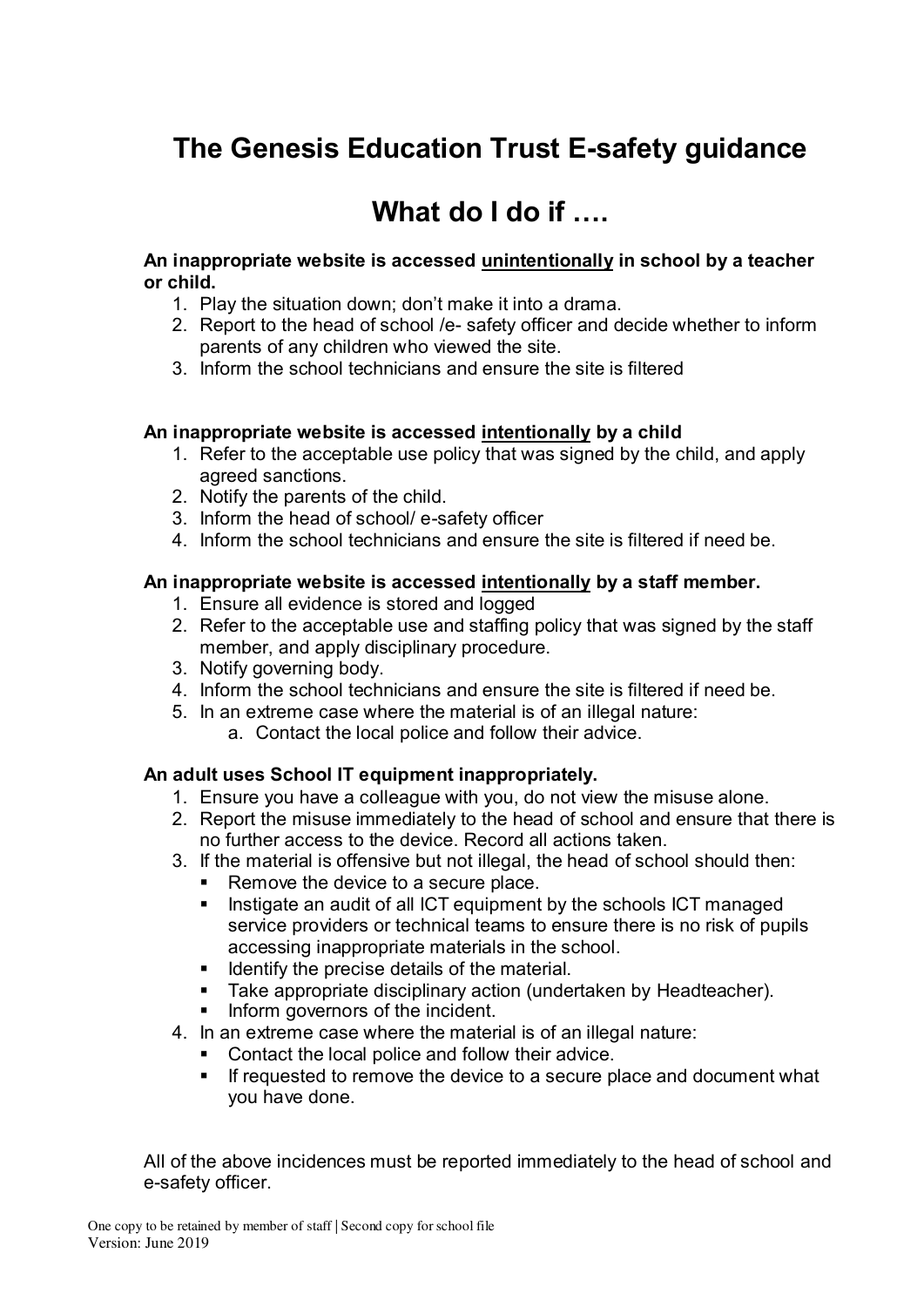**A bullying incident directed at a child occurs through email or mobile phone technology, either inside or outside of school time.**

- 1. Advise the child not to respond to the message.
- 2. Refer to relevant policies including e-safety, anti-bullying and PHSE and apply appropriate sanctions.
- 3. Secure and preserve any evidence through screenshots and printouts.
- 4. Inform the sender's e-mail service provider if known.
- 5. Notify parents of all the children involved.
- 6. Consider delivering a parent workshop for the school community.
- 7. Inform the police if necessary.
- 8. Inform other agencies if required (LA, Child protection)

### **Malicious or threatening comments are posted on an Internet site (such as social networking) about member of the school community (including pupils and staff).**

1. Inform and request the comments be removed if the site is administered externally.

- 2. Secure and preserve any evidence.
- 3. Send all the evidence to CEOP at ww.ceop.gov.uk/contact\_us.html.
- 4. Endeavour to trace the origin and inform police as appropriate.
- 5. Inform LA and other agencies (child protection, Governing body etc).

In this instance, we may consider delivering a parent workshop for the school community

### **You are concerned that a child's safety is at risk because you suspect someone is using communication technologies (such as social networking sites or gaming) to make inappropriate contact with the child**

- 1. Report to and discuss with the named child protection officer in school and contact parents.
- 2. Advise the child on how to terminate the communication and save all evidence.
- 3. Contact CEOP http://www.ceop.gov.uk/
- 4. Consider the involvement police and social services.
- 5. Inform LA and other agencies.
- 6. Consider delivering a parent workshop for the school community.

### **You are concerned that a child's safety is at risk because you suspect they are playing computer games that are inappropriate or certificated beyond the age of the child**

1. Report to and discuss with the named child protection officer in school and contact parents.

2. Advise the child and parents on appropriate games and content. You may want to use standard letter template for this which is available from the e-safety leader/ school office.

3. If the game is played within school environment, ensure that the technical team block access to the game